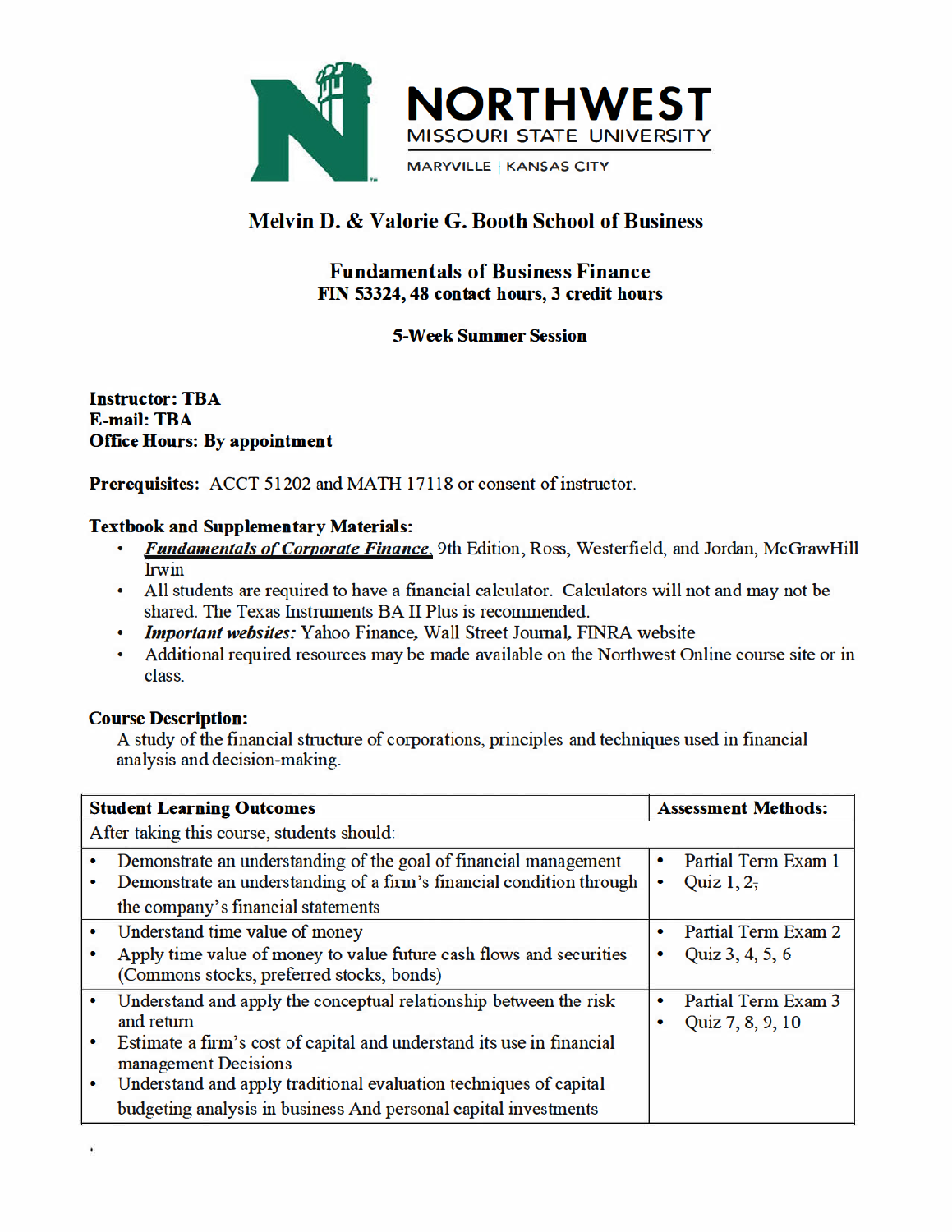

**Instructional Methods:**<br>This course will be delivered fully online, and all follows will be delivered fully online, and all follows will be adapted to this format on Canvas.<br>discussions and applications of financial conce This course will be delivered fully online, and all instructional methods and assessments outlined as follows will be adapted to this format on Canvas. The course may involve a combination of discussions and applications of financial concepts by means of (but not limited to) PowerPoint presentations, textbook exercises, and quizzes. PowerPoint presentations, quizzes and notes may be found under Chapters in this course on Canvas. Quizzes and exams will consist of multiple questions selected based on the textbook exercises. **Selected textbook exercises will be solved in class.** MISSOURI<br>
MISSOURI<br>
MARYVILLE |<br>
MARYVILLE |<br>
This course will be delivered fully online, and all ins<br>
follows will be adapted to this format on Canvas. The<br>
discussions and applications of financial concepts by<br>
presentat MISSOURI STATE UNIVERSITY<br>
MARYVILLE | KANSAS CITY<br>
THIS course will be delivered fully online, and all instructional methods and assessments outlined as<br>
follows will be adapted to this format on Canvas. The course may in MISSOURI STATE UNIVERSITY<br>
mare unit interest in the material methods and assess<br>
follows will be adapted to this format on Canvas. The course may involve a combine<br>
discussions and applications of financial concepts by me **EVALUATE:**<br> **EVALUATE:**<br> **EVALUATE:**<br> **EVALUATE:**<br> **EVALUATE:**<br> **EVALUATE:**<br> **EVALUATE:**<br> **EVALUATE:**<br> **EVALUATE:**<br> **EVALUATE:**<br> **EVALUATE:**<br> **EVALUATE:**<br> **EVALUATE:**<br> **EVALUATE:**<br> **EVALUATE:**<br> **EVALUATE:**<br> **EVALUATE:**<br> **COUTS ENDITE:**<br>
Course required and a set adapted to this format on Canvas. The course may involve a combination of<br>
textbook exercises, and quizzes. PowerPoint presentations, quizzes and notes may be<br>
chapters in this co

.

**Parameters Covering Points Score Grade** between the state of mandem converses (to this format of control is course may involve a combination of<br>is constantions of mancial concepts by means of (but not limited to ) DowerPoint<br>resentations, textbook exercises, an Exams an approach on mancial concepts by means of tout not imited to prover<br>
Presentations, textbook exercises, and quizzes. PowerPoint presentations, quizzes and ones may be<br>
bund under Chapters in this course on Canvas. 1<sup>st</sup> Exams Chapters 1-3 structure in this course on Canvas. Quizzes and exams will consist of multiple questions<br>ted based on the textbook exercises. Selected textbook exercises will be solved in class.<br>Course Requirements:<br>part of the learning a  $2<sup>nd</sup>$  Exams Chapters 5-8 course Requirements:<br>
next of the learning and evaluation process, students in this class are required to take quizzes<br>
exams. See Course Evaluation Weights below.<br>
Evaluation Criteria<br>
Course requirements<br>
Course requirem  $3<sup>rd</sup>$  Exams Chapters 9, 10 & 13 **Course Requirements:**<br>
part of the learning and evaluation process, students in this class are required to take quizzes<br>
exams. See Course Evaluation Weights below.<br> **Evaluation Criteria**<br> **Covering Points**<br> **Covering Po** Final Exam Comprehensive 200<br>
The Exam Comprehensive 200<br>
The Exam Comprehensive 200<br>
The Exam Comprehensive 200<br>
The Exam Comprehensive 200<br>
The Exam Comprehensive 200<br>
The Exam Comprehensive 200<br>
The Exam Comprehensive **Total 700 Exams:** There will be 4 exams over the course of the session. The first three exams is quizzes (10) Lectures and the course of the session. The first three exams will be apartial session. The course of the session. The fi **Parameters Covering From Carolis Score Crade**<br>
Quizzes (10) Lectures 150 89.5-100% 626.5 & above A<br>
Participation TBD 50 79.5-89.4% 556.5 to 626.49 B<br>
1<sup>st</sup> Exams Chapters 1-3 100 69.5-79.49% 486.5 to 626.49 C<br>
2<sup>nd</sup> Exam **Parameters Covering Points Score Grade**<br>
Quizzes (10) Lectures 150 89.5-100% 62.6.5 & above A<br>
Participation TBD 50 79.5-89.4% 556.5 to 626.49 B<br>
1<sup>st</sup> Exams Chapters 5-8 100 69.5-79.49% 486.5 to 556.49 C<br>  $2^{nd}$  Exams C Quizzes (10) Lectures 150 89.5-100% 626.5 & above A<br>
Participation TBD 50 79.5-89.4% 556.5 to 626.49 B<br>
1<sup>st</sup> Exams Chapters 1-3 100 69.5-79.49% 486.5 to 556.49 C<br>  $2^{nd}$  Exams Chapters 5-8 100 59.5-69.49% 416.5 to 486.49 Participation TBD 50 79.5-89.4% 556.5 to 626.49 B<br>  $I^{\text{st}}$  Exams Chapters 1-3 100 69.5-79.49% 486.5 to 556.49 C<br>  $2^{\text{nd}}$  Exams Chapters 5-8 100 59.5-69.49% 416.5 to 486.49 D<br>  $3^{\text{rd}}$  Exams Chapters 9, 10 & 13 100 Be **Exams: Exam is and Control Control Control Control Control Control Control Control Control Control Control Control Control Control Control Control Control Control Control Control Control Control Control Control Control** 

<sup>rd</sup> Exams Chapters 9, 10 & 13 100 Below 59.5% Below 416.5 F<br>
inal Exam Comprehensive 200<br> **Total 700**<br> **Instant Seate 10**<br> **Comprehensive 200**<br> **Instant Seate 10**<br> **Instant 1** consist of multiple choice questions based on Fraction Comprehensive 200<br> **Total** 700<br> **Total**<br> **Total**<br> **The first three exams will be trial session Exams.** They consist of multiple choice questions based on the quizzes and<br>
book exercises for selected chapters. Each **Exams:** There will be 4 exams over the course of the session. The first three exams will be partial session Exams. They consist of multiple choice questions based on the quizzes and textbook exercises for selected chapte **IMMEST THET WE ALT AND OR THE CONDUCT THE THE CONDUCT THE SET AND A THE SET AND NOTE THE SET AND NOTE THE SET AND NOTE THAT AND NOTE THAT EXAM IS FINITE EXAM THE STATE IN IT CONSIST OF STATE INCLUSIBE STATE INCLUSIBE STAT concepts**. There will be 4 exams over the course of the session. The first three exams will be fooled concepts and that session Exams. They consist of multiple-choice questions based on the quizzes and Frank Exam. It cons

- 
- **tial session Exams.** They consist of multiple choice questions based on the quizzes and book exercises for selected chapters. Each exam is worth 100 points. The fourth exams is Final Exam. It consist of multiple-choice q problems. **the Final Exam**. It consist of multiple-choice questions based on 3 partial session exams and the quizzes and textbook exercises for chapter 14. This is a cumulative exam of all the chapters. **Final** exam is worth 200 po zzes and textbook exercises for chapter 14. This is a cumulative exam of all the chapters. **Final n** is **worth 200 points**.<br>All exams are closed book and a formula sheet will be provided. Students must be in the classroo **m** is worth 200 points.<br>All exams are closed book and a formula sheet will classroom and seated at least 5 minutes before the e allowed during exams. Please do not wear hats or h posted on Canvas within 10 days after exam
-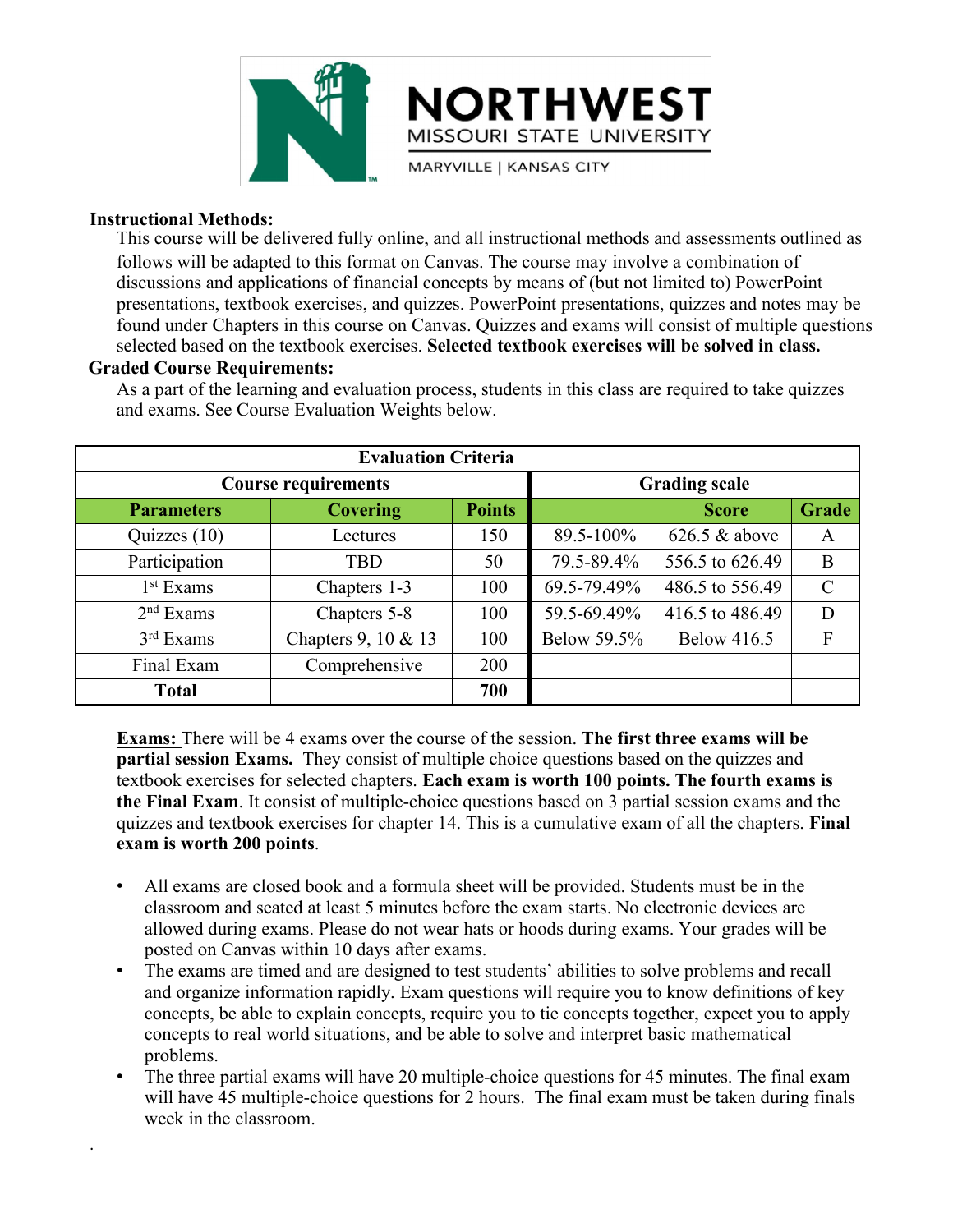

**CUIZZES:** There will be quizzes assigned for each chapter. You will have a total of 10 quizzes. The quizzes are designed to help prepare you for the exams and check your understanding of the concepts.<br>
There are a total o concepts.

- **EXECUTE ST<br>
MISSOURI STATE UNIVERSITY<br>
MISSOURI STATE UNIVERSITY<br>
Quizzes: The will be quizzes assigned for each chapter. You will have a total of 10 quizzes. The<br>
quizzes are designed to help prepare you for the exams an** • There are a total of 10 quizzes for the session that will be available online every Friday through MORTHWEST<br>
MISSOURI STATE UNIVERSITY<br>
MISSOURI STATE UNIVERSITY<br>
MARYVILLE | KANSAS CITY<br>
There are a designed to help prepare you for the exams and check your understanding of the<br>
cepts.<br>
There are a total of 10 quizzes **CORTHWEST**<br>
MISSOURI STATE UNIVERSITY<br>
THE VIOLET CONDUCT STATE UNIVERSITY<br>
THE VIOLET CONDUCT CONDUCT CONDUCTS TO THE CHOICE THE CHOICE THEORY CONDUCTS.<br>
There are a total of 10 quizzes for the exams and check your under **EXECUTE ON THUNEST MINCEST CONCEPT CONCEPT CONCEPT CONCEPTS.**<br>
AND MARYVILLE I KANSAS CITY<br>
Quizzes are designed to help prepare you for the exams and check your understanding of the<br>
concepts.<br>
• There are a total of 10 MISSOURI STATE I<br>
MISSOURI STATE I<br>
MARYVILLE | KANSAS CIT<br>
ZZES: There will be quizzes assigned for each chapter. You<br>
zzes are designed to help prepare you for the exams and chec<br>
cepts.<br>
There are a total of 10 quizzes
- 

**Participation**: There will be quizzes assigned for each chapter. You will have a total of 10 quizzes. The quizzes are designed to help prepare you for the exams and check your understanding of the concepts.<br>
• There are a **Quizzes:** There will be quizzes assigned for each chapter. You will have a total of 10 quizzes. The quizzes are designed to help prepare you for the exams and check your understanding of the concepts.<br>
There are a total **Quizzes:** There will be quizzes assigned for each chapter. You will have a total of 10 quizzes. The quizzes are designed to help prepare you for the exams and check your understanding of the concepts.<br>
• There are a tota **Quizzes:** There will be quizzes assigned for each chapter. You will have a total of 10 quizzes. The quizzes are designed to help prepare you for the exams and check your understanding of the concepts.<br>
• There are a total quizzes are designed to help prepare you for the concepts.<br>
• There are a total of 10 quizzes for the session<br>
11:59 pm on Monday. You will have 30 minu<br>
of 15 multiple-choice questions. You are affect<br>
understanding of th • There are a total of 10 quizzes for the session that will be availa<br>11:59 pm on Monday. You will have 30 minutes to complete ea<br>of 15 multiple-choice questions. You are afforded two attempts<br>understanding of the concepts 11:59 pm on Monday. You will have 30 minutes to complete each quiz which consists<br>of 15 multiple-choice questions. You are afforded two attempts for each quiz to improve<br>understanding of the concepts. Answers to questions of 15 multiple-choice questions. You are afforded two attempts for<br>
understanding of the concepts. Answers to questions missed will be<br> **Each quiz is worth 15 points**. The lowest quiz grade will be dropp<br>
makeup quiz for a

|                   | worth 50 points. | <b>Participation</b> : There will be 11 chapter practice question exercises throughout the session but I<br>will randomly collect the practice question exercises for 5 chapters. The practice questions<br>exercises will be collected at the beginning of the session. Students should prepare and attempt to<br>solve the practice questions before attending the practice questions sessions. This component is<br><b>Course Outline/Major Topics Studied:</b><br>Note: Course schedule is subject to change with instructor notification and students will be<br>responsible for abiding by these changes. |                |                                                       |
|-------------------|------------------|-----------------------------------------------------------------------------------------------------------------------------------------------------------------------------------------------------------------------------------------------------------------------------------------------------------------------------------------------------------------------------------------------------------------------------------------------------------------------------------------------------------------------------------------------------------------------------------------------------------------|----------------|-------------------------------------------------------|
|                   | <b>Day</b>       | <b>Class Topic</b>                                                                                                                                                                                                                                                                                                                                                                                                                                                                                                                                                                                              | <b>Chapter</b> | <b>Assignments</b>                                    |
|                   | Monday           | Introduction and Syllabus review<br>An Overview of Financial Management                                                                                                                                                                                                                                                                                                                                                                                                                                                                                                                                         |                | <b>Syllabus Quiz</b>                                  |
| Week <sub>1</sub> | Tuesday          | Financial Statements, Taxes and Cash Flow                                                                                                                                                                                                                                                                                                                                                                                                                                                                                                                                                                       | $\overline{2}$ |                                                       |
|                   | Wednesday        | <b>Practice Questions</b>                                                                                                                                                                                                                                                                                                                                                                                                                                                                                                                                                                                       | $1-2$          | Quiz 1                                                |
|                   | Thursday         | <b>Financial statements</b>                                                                                                                                                                                                                                                                                                                                                                                                                                                                                                                                                                                     | $1-2$          | Exam 1 study guide available on<br>Canvas             |
|                   | Monday           | Exam 1 study guide available on Canvas                                                                                                                                                                                                                                                                                                                                                                                                                                                                                                                                                                          | 3              | Quiz 2<br>Practice quiz available on Canvas           |
| Week <sub>2</sub> | Tuesday          | Exam 1                                                                                                                                                                                                                                                                                                                                                                                                                                                                                                                                                                                                          | $1-3$          |                                                       |
|                   | Wednesday        | <b>Understand your financial calculators</b>                                                                                                                                                                                                                                                                                                                                                                                                                                                                                                                                                                    |                | <b>Bring your Financial calculators</b>               |
|                   | Thursday         | Time Value of Money                                                                                                                                                                                                                                                                                                                                                                                                                                                                                                                                                                                             | 5              | Quiz 3                                                |
|                   | Monday           | Discounted Cash Flow Valuation                                                                                                                                                                                                                                                                                                                                                                                                                                                                                                                                                                                  | 6              | Quiz 4                                                |
| $\sim$            | Tuesday          | Interest Rates and bond valuation                                                                                                                                                                                                                                                                                                                                                                                                                                                                                                                                                                               | $\overline{7}$ | Quiz 5                                                |
| Week              | Wednesday        | Stock valuation<br>review for exam 2                                                                                                                                                                                                                                                                                                                                                                                                                                                                                                                                                                            | 8              | Quiz $6$<br>Exam 2 study guide available on<br>Canvas |
|                   | Thursday         | Exam 2                                                                                                                                                                                                                                                                                                                                                                                                                                                                                                                                                                                                          | $5 - 8$        |                                                       |
| $\frac{4}{9}$ 4   | Monday           | NPV and investment criteria                                                                                                                                                                                                                                                                                                                                                                                                                                                                                                                                                                                     | 9              | Quiz 7                                                |
|                   | Tuesday          | <b>Capital Investment Decisions</b>                                                                                                                                                                                                                                                                                                                                                                                                                                                                                                                                                                             | 10             | Quiz 8                                                |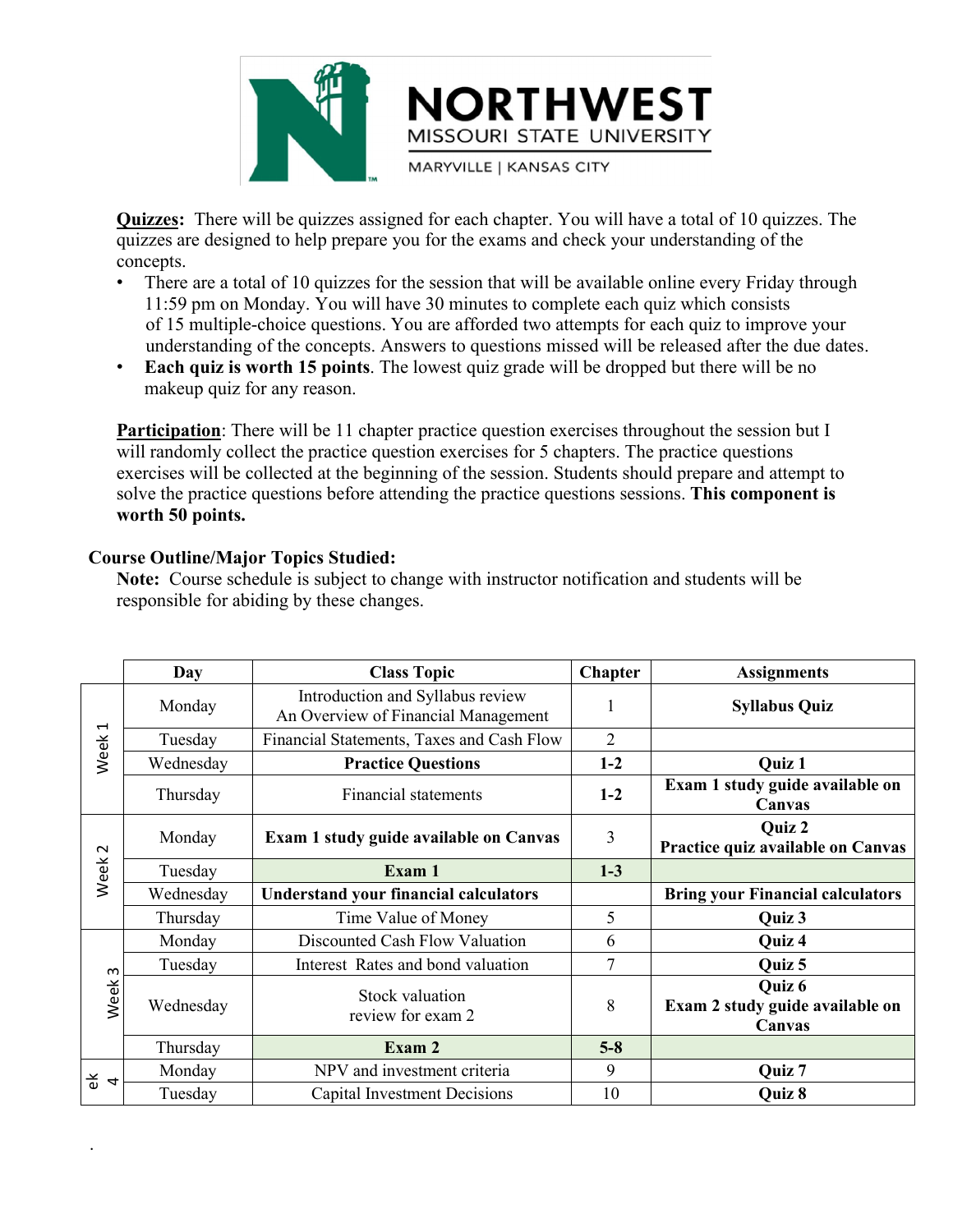

|             |             |                                              | <b>NORTHWEST</b><br>MISSOURI STATE UNIVERSITY                                                                                                                                               |                 |                                                                                                                                                                                                                                                                                                                                                                                                                                                                                                                  |
|-------------|-------------|----------------------------------------------|---------------------------------------------------------------------------------------------------------------------------------------------------------------------------------------------|-----------------|------------------------------------------------------------------------------------------------------------------------------------------------------------------------------------------------------------------------------------------------------------------------------------------------------------------------------------------------------------------------------------------------------------------------------------------------------------------------------------------------------------------|
|             |             |                                              | <b>MARYVILLE   KANSAS CITY</b>                                                                                                                                                              |                 |                                                                                                                                                                                                                                                                                                                                                                                                                                                                                                                  |
|             | Wednesday   |                                              | Return, risk and the security market<br>Review for exam 3                                                                                                                                   | 13              | Exam 3 study guide available on<br>Canvas<br>Quiz 9                                                                                                                                                                                                                                                                                                                                                                                                                                                              |
|             | Thursday    |                                              | Exam 3                                                                                                                                                                                      | 9, 10, 13       |                                                                                                                                                                                                                                                                                                                                                                                                                                                                                                                  |
|             | Monday      |                                              | Cost of capital                                                                                                                                                                             | 14              | Quiz 10                                                                                                                                                                                                                                                                                                                                                                                                                                                                                                          |
| LN<br>Week! | Tuesday     | <b>Review for Final Exam</b>                 |                                                                                                                                                                                             | all<br>chapters | Final Exam study guide available<br>on Canvas                                                                                                                                                                                                                                                                                                                                                                                                                                                                    |
|             | Wednesday   | <b>Review for Final Exam</b>                 |                                                                                                                                                                                             | all<br>chapters |                                                                                                                                                                                                                                                                                                                                                                                                                                                                                                                  |
|             | Thursday    | <b>Final Exam</b>                            |                                                                                                                                                                                             | all<br>chapters |                                                                                                                                                                                                                                                                                                                                                                                                                                                                                                                  |
|             | Attendance: | refer to the university policy on attendance | Students are expected to attend all classes as specified in the course syllabi for each course.<br>exam. No excused absence, and/or exams will be given unless a student meets an excuse as |                 | Attendance and participation will be evaluated every meeting. Students are also expected to take all<br>quizzes and exams. Missed quizzes and exams will receive a grade of zero. It is the responsibility<br>of the student to promptly notify the instructor when unable to attend class or make a quiz and an<br>described in the university Attendance policy. Make-up Exams should be scheduled within the<br>week before the original exam date. There will be no makeup quiz for any given reason. Please |

## **Attendance:**

Fuesday Review for Final Exam all Final Exam study guide available<br>
Wednesday Review for Final Exam all<br>
Thursday Review for Final Exam all chapters<br>
Thursday Final Exam all chapters<br>
Examendance:<br>
Students are expected to Tuesday<br> **Example 18 Example 19 Example 19 Example 19 Example 19 Example 19 Example 19 Example 19 Example 19 Example 1<br>
Enlargers<br>
Endance:<br>
Students are expected to attend all classes as specified in the course syllabi fo** Wednesday Review for Final Exam and the original example.<br>
Thursday Final Exam and the ourse syllabi for each course.<br>
Students are expected to attend all classes as specified in the course syllabi for each course.<br>
Attend **Example 18**<br> **Example 18**<br> **Example 18**<br> **Example 18**<br> **Example 18**<br> **Example 18**<br> **Example 18**<br> **Example 18**<br> **Example 18**<br> **Example 18**<br> **Example 18**<br> **Example 18**<br> **Example 18**<br> **Example 18**<br> **Example 18**<br> **Example 18 Classroom Conduct and Policies:**<br> **Classroom Conduct and Solution Section Actionation will be evaluated every meeting quizzes and exams. Missed quizzes and exams will receive a jot the student to promptly notify the instr Students are expected to attend all classes as sp**<br>**Students are expected to attend all classes as sp**<br>**Attendance and participation will be evaluated**<br>**quizzes and exams**. Missed quizzes and exams<br>of the student to promp **Expected to attend all classes as specified in the course yilabi for each course.**<br>Attendance and participation will be evaluated every meeting. Students are also expected to take all<br>quizzes and exams. Missed quizzes and endance and participation will be ovaluated every meeting. Students are also expected to take all<br>
rzes and exams. Missed quizzes and exams will receive a grade of zero. It is the responsibility<br>
the student to promptly no quizzes and exans. Missed quizzes and exams will receive a grade of zero. It is the responsibility<br>of the student to promptly notify the instructor when unable to attend class or make a quiz an<br>described in the university

at https://www.nwmissouri.edu/policies/academics/Attendance.pdf

- 
- described in the university Attendance policy. I<br>week before the original exam date. There will<br>refer to the university policy on attendance<br>at https://www.nwmissouri.edu/policies/acader<br>**sroom Conduct and Policies:**<br>**Duri** week before the original exam date. There will be no makeup quiz for any given reason. Please<br>
at https://www.nwmissouri.edu/policies/academics/Attendance.pdf<br> **should in the students should in Policies:**<br>
• Students are e as the rest of the class.<br>
• Students can use the class of the class. Students will be asked to leave the<br>
• Students are expected to come prepared and actively participate in all class activities.<br>
• All electronic device **During class**<br>
• Students are expected to come prepared and actively participate in all class activities.<br>
• All electronic devices must be turned off before class. Students will be asked to leave the classroom if any el • Students are expected to come prepared and actively participate in all class activities.<br>• All electronic devices are to be turned off before class. Students will be asked to leave the classes oom if any electronic devic
- 

- 
- 
- class.
- Instructor was notified prior to class of a possible em<br>
Students should not engaged in private conversation<br> **During exams**<br>
Students should in their seat 5 minutes before the exa<br>
If you arrived late and no other student
	-

.